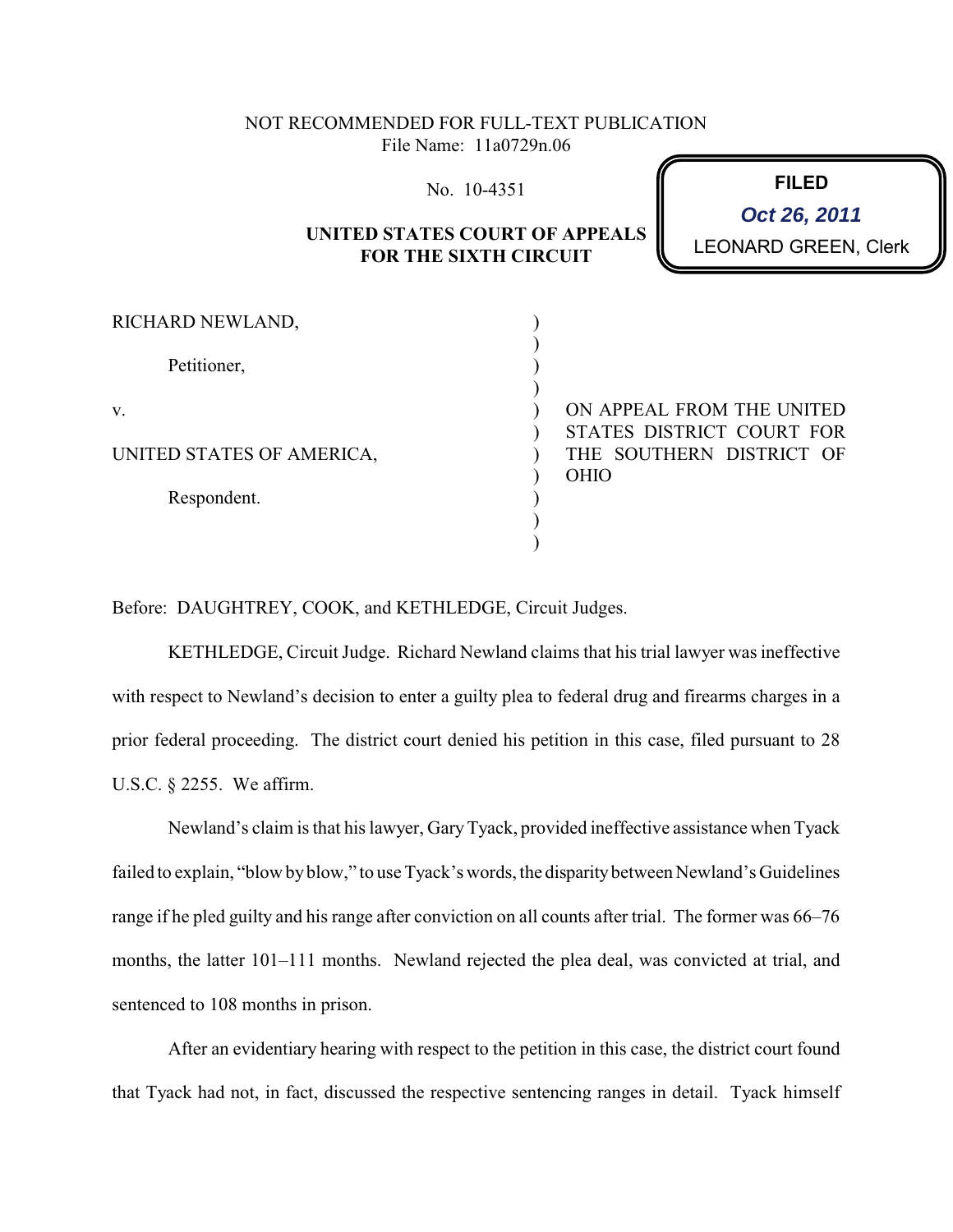## No. 10-4351 *United States v. Newland*

testified to that effect at the hearing. But the court also found that the reason Tyack had not done so was that Newland had made clear that any plea deal which involved at least five years' imprisonment was a nonstarter for him. Here, even the bottom end of the Guidelines range for the plea deal exceeded that limit by six months. The court thus concluded that Tyack's failure to discuss the ranges in detail did not prejudice Newland, since there was no probability that he would have taken the plea deal if Tyack had done so. That conclusion was fatal to Newland's claim. *See generally Hodgson v. Warren,* 622 F.3d 591, 598 (6th Cir. 2010).

We review the district court's factual finding for clear error and its denial of the writ *de novo. Smith v. United States*, 348 F.3d 545, 550 (6th Cir. 2003) (citing*Nagi v. United States*, 90 F.3d 130, 134 (6th Cir. 1996)). We have no basis whatever to find that the district court erred with respect to its factual findings. And that leaves Newland's legal arguments untenable. He argues that the mere fact of the disparity between the two ranges under the Guidelines—about 40 months—shows that he was prejudiced by Tyack's failure to discuss that disparity in more detail. But none of the cases he cites involved a defendant who refused even to consider a plea deal involving more than a certain amount of time (here, five years) in prison.

It is true, as Newland points out, that the standard we apply here has an objective component—namely, that "a decision to reject the plea bargain would have been rational under the circumstances." *Padilla v. Kentucky*, 130 S.Ct. 1473, 1485 (2010). But that is not all that Newland must prove. He must prove also that he personally would have taken the plea deal if only his lawyer had explained it better to him. *See, e.g., Humphress v. United States*, 398 F.3d 855, 859 (6th Cir. 2005). Newland has not proven that here: he insisted before trial that the government could never